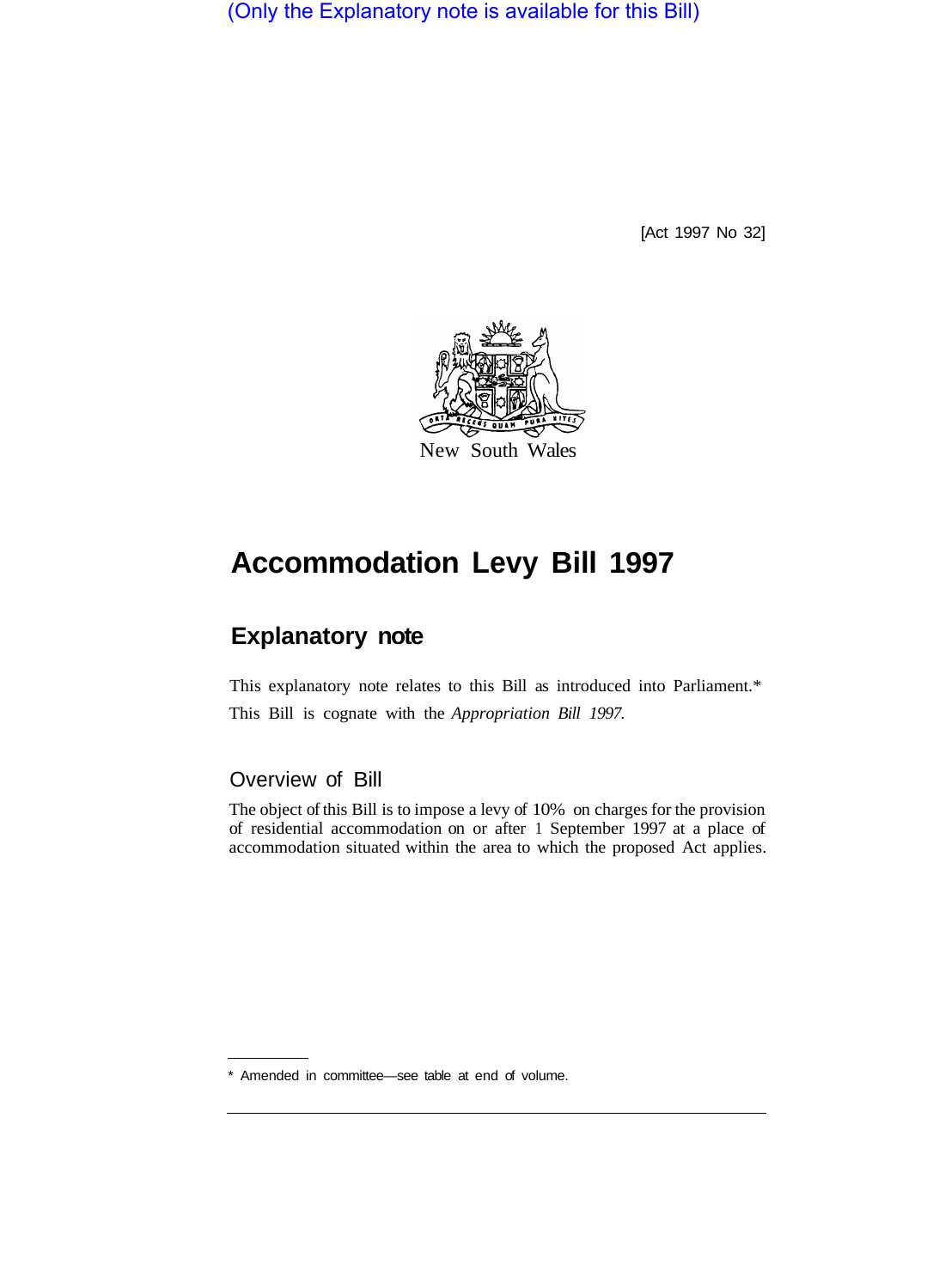Accommodation Levy Bill 1997 [Act 1997 No 32]

Explanatory note

## Outline of provisions

#### **Part 1 Preliminary**

**Clause 1** sets out the name (also called the short title) of the proposed Act.

**Clause 2** provides for the commencement of the proposed Act on 1 September 1997.

**Clause 3** specifies the object of the proposed Act as stated above.

**Clause 4** defines certain words and expressions used in the proposed Act and, in particular, *residential accommodation* and *place of accommodation.* 

**Clause 5** provides that the proposed Act is to be read together with the *Taxation Administration Act 1996* which makes provision for the administration and enforcement of taxation laws.

#### **Part 2 Accommodation levy**

**Clause 6** imposes an accommodation levy on the total amount, determined in accordance with Part 3 of the proposed Act, paid or payable for residential accommodation provided, or agreed to be provided, in a place of accommodation to which the proposed Act applies.

**Clause 7** defines the places that are places of accommodation for the purposes of the proposed Act.

**Clause 8** limits the application of the proposed Act to places of accommodation that are situated within the area defined in Schedule **1.** 

**Clause 9** specifies that the amount of the accommodation levy is 10% of the total amount paid or payable for the residential accommodation.

#### **Part 3 Calculation of total amount paid or payable for residential accommodation**

**Clause 10** provides that the total amount paid or payable for residential accommodation is the total of the actual amounts paid to or charged for the residential accommodation by the provider of the accommodation, subject to the proposed Part.

**Clause 11** excludes from amounts paid or payable for residential accommodation certain amounts paid or payable for goods and services provided by the provider of the accommodation.